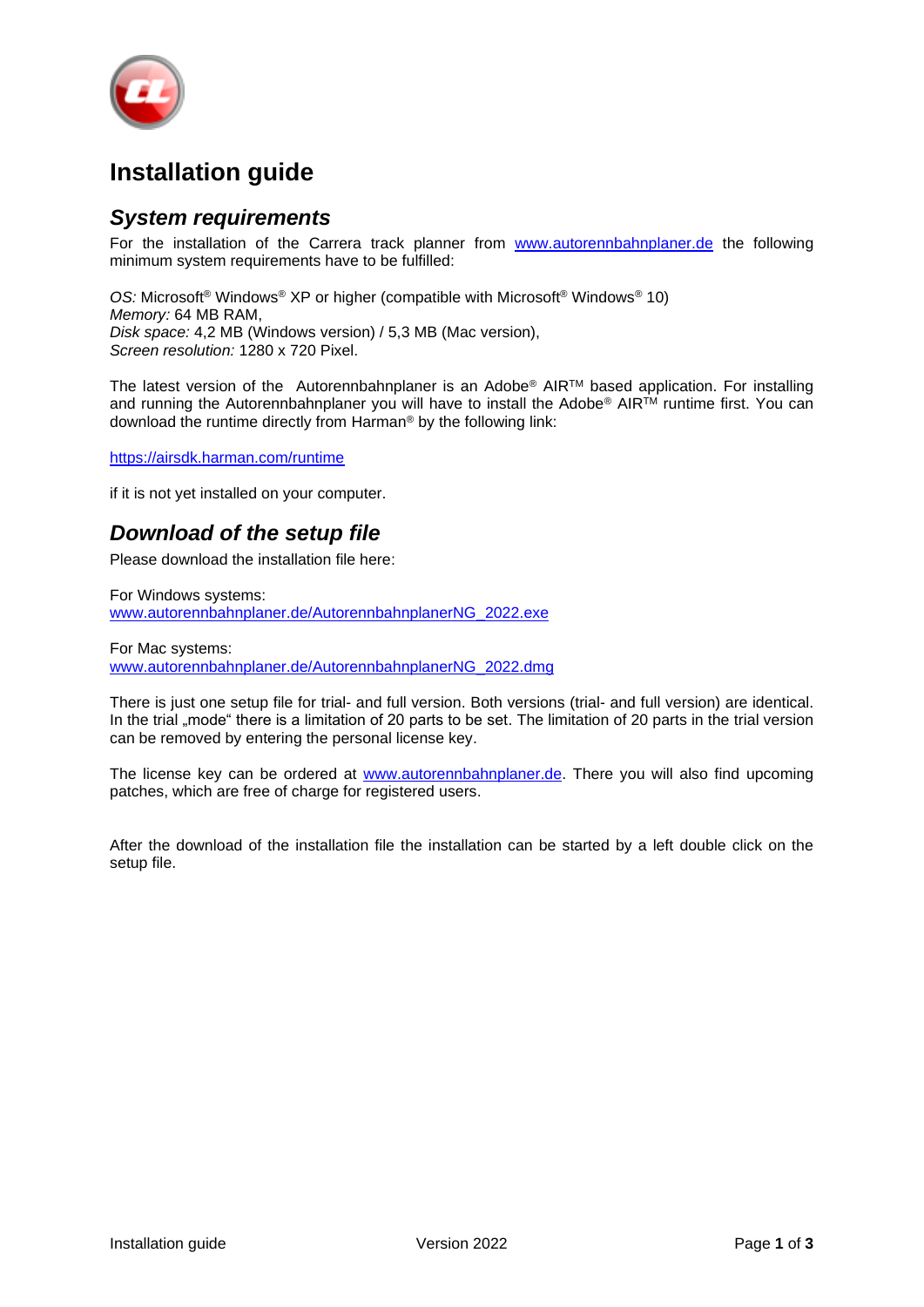

### *Installation*

After starting the setup by a left double click the installation program will guide you through the installation process:



**Diagram 1:** Installation program (example on Windows**®** system)

Within the installation dialog you can chose the installation directory and decide whether the installation guide should place a desktop icon and whether you would like to start the application right after the installation process has finished.

The default installation path for Microsoft Windows® is: C:\Programs (x86)\AutorennbahnplanerNG

…for Mac OS: Programs\AutorennbahnplanerNG

Based on the security settings of your system, the OS might asked you to confirm the start of the installation.

After the confirmation a progress bar will show the status of the installation.

After the installation is completed, the application can be started by a double click on the desktop icon.